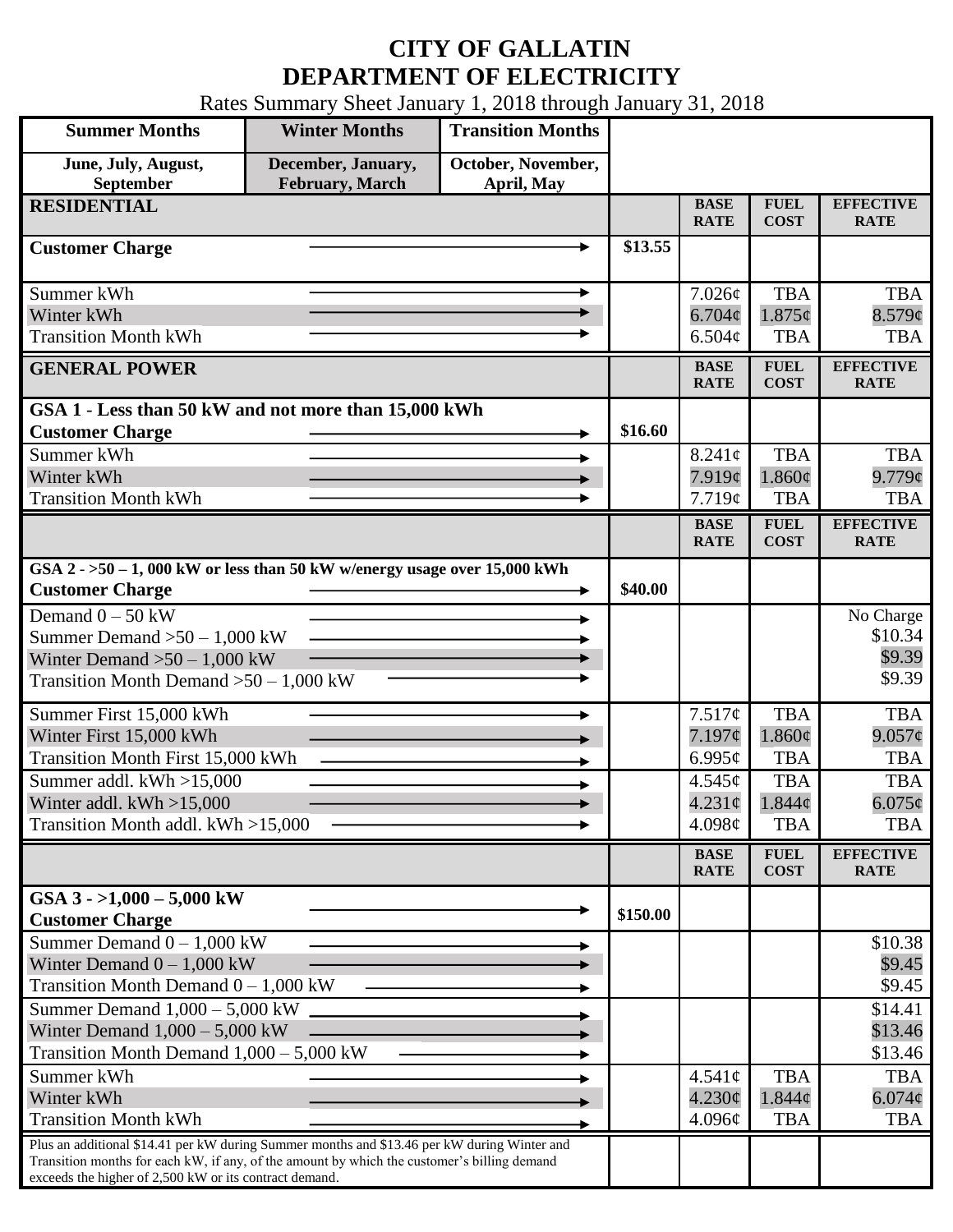| <b>Summer Months</b>                                   | <b>Winter Months</b> | <b>Transition Months</b> |         |                            |                            |                                 |
|--------------------------------------------------------|----------------------|--------------------------|---------|----------------------------|----------------------------|---------------------------------|
| June, July, August,                                    | December, January,   | October, November,       |         |                            |                            |                                 |
| September                                              | February, March      | April, May               |         |                            |                            |                                 |
| <b>GENERAL POWER CONTINUE</b>                          |                      |                          |         | <b>BASE</b><br><b>RATE</b> | <b>FUEL</b><br><b>COST</b> | <b>EFFECTIVE</b><br><b>RATE</b> |
| GSB Demands from $5,001 - 15,000$ kW                   |                      |                          |         |                            |                            |                                 |
| <b>Customer Charge</b>                                 |                      |                          | \$1,500 |                            |                            |                                 |
| Onpeak Summer Demand 5,000 - 15,000 kW                 |                      |                          |         |                            |                            | \$10.61                         |
| Onpeak Winter Demand 5,000 - 15,000 kW                 |                      |                          |         |                            |                            | \$9.67                          |
| Onpeak Transition Month Demand 5,000 - 15,000 kW       |                      |                          |         |                            |                            | \$9.67                          |
| <b>Offpeak Excess of Contract Demand</b>               |                      |                          |         |                            |                            |                                 |
| Summer                                                 |                      |                          |         |                            |                            | \$10.61                         |
| Winter                                                 |                      |                          |         |                            |                            | \$9.67                          |
| Transition                                             |                      |                          |         |                            |                            | \$9.67                          |
| Max Demand                                             |                      | ►                        |         |                            |                            | \$5.09                          |
| <b>Onpeak Summer kWh</b>                               |                      |                          |         | 7.501¢                     | <b>TBA</b>                 | <b>TBA</b>                      |
| <b>Onpeak Winter kWh</b>                               |                      |                          |         | 6.390¢                     | 1.798c                     | 8.188¢                          |
| <b>Onpeak Transition Month kWh</b>                     |                      |                          |         | 5.036¢                     | <b>TBA</b>                 | <b>TBA</b>                      |
| Offpeak Summer kWh First 200 HUD -                     |                      |                          |         | $5.066\mathcal{C}$         | <b>TBA</b>                 | <b>TBA</b>                      |
| Offpeak Summer kWh Next 200 HUD                        |                      |                          |         | $0.542\mathcal{C}$         | <b>TBA</b>                 | <b>TBA</b>                      |
| <b>Additional HUD</b>                                  |                      |                          |         | $0.208\phi$                | <b>TBA</b>                 | <b>TBA</b>                      |
| Offpeak Winter kWh First 200 HUD                       |                      |                          |         | 5.282 $\phi$               | 1.798c                     | $7.080\phi$                     |
| Offpeak Winter kWh Next 200 HUD                        |                      |                          |         | $0.542\epsilon$            | 1.798c                     | $2.340\epsilon$                 |
| <b>Additional HUD</b>                                  |                      |                          |         | $0.208\phi$                | 1.798¢                     | $2.006\phi$                     |
| Offpeak Transition kWh First 200 HUD                   |                      |                          |         | 5.036¢                     | <b>TBA</b>                 | <b>TBA</b>                      |
| Offpeak Transition kWh Next 200 HUD                    |                      |                          |         | $0.542\mathcal{C}$         | <b>TBA</b>                 | <b>TBA</b>                      |
| <b>Additional HUD</b>                                  |                      |                          |         | 0.208c                     | <b>TBA</b>                 | <b>TBA</b>                      |
|                                                        |                      |                          |         | <b>BASE</b><br><b>RATE</b> | <b>FUEL</b><br><b>COST</b> | <b>EFFECTIVE</b><br><b>RATE</b> |
| MSB Demands greater than 5,000 kW                      |                      |                          |         |                            |                            |                                 |
| <b>Customer Charge</b>                                 |                      |                          | \$1,500 |                            |                            |                                 |
| Onpeak Summer Demand > 5,000                           |                      |                          |         |                            |                            | \$9.97                          |
| Onpeak Winter Demand > 5,000                           |                      |                          |         |                            |                            | \$9.04                          |
| Onpeak Transition Month Demand > 5,000 -               |                      |                          |         |                            |                            | \$9.04                          |
|                                                        |                      |                          |         |                            |                            |                                 |
| Max Demand<br><b>Offpeak Excess of Contract Demand</b> |                      |                          |         |                            |                            | \$2.18                          |
| Summer                                                 |                      |                          |         |                            |                            | \$9.97                          |
| Winter                                                 |                      |                          |         |                            |                            | \$9.04                          |
| Transition                                             |                      |                          |         |                            |                            | \$9.04                          |
| <b>Onpeak Summer kWh</b>                               |                      |                          |         | 5.618 $\phi$               | <b>TBA</b>                 | <b>TBA</b>                      |
| <b>Onpeak Winter kWh</b>                               |                      |                          |         | $4.508\mathcal{C}$         | 1.798c                     | $6.306\phi$                     |
| <b>Onpeak Transition Month kWh</b>                     |                      |                          |         | 3.487¢                     | <b>TBA</b>                 | <b>TBA</b>                      |
| Offpeak Summer kWh First 200 HUD -                     |                      |                          |         | 3.184¢                     | <b>TBA</b>                 | <b>TBA</b>                      |
| Offpeak Summer kWh Next 200 HUD ·                      |                      |                          |         | $0.292\ell$                | <b>TBA</b>                 | <b>TBA</b>                      |
| <b>Additional HUD</b>                                  |                      |                          |         | $0.044\phi$                | <b>TBA</b>                 | <b>TBA</b>                      |
| Offpeak Winter kWh First 200 HUD                       |                      |                          |         | 3.403¢                     | 1.798c                     | $5.201\phi$                     |
| Offpeak Winter kWh Next 200 HUD                        |                      |                          |         | $0.292\ell$                | 1.798¢                     | $2.090\phi$                     |
| <b>Additional HUD</b>                                  |                      |                          |         | $0.044\phi$                | 1.798¢                     | 1.842¢                          |
| Offpeak Transition kWh First 200 HUD                   |                      |                          |         | 3.487¢                     | <b>TBA</b>                 | <b>TBA</b>                      |
| Offpeak Transition kWh Next 200 HUD                    |                      |                          |         | $0.292\ell$                | <b>TBA</b>                 | <b>TBA</b>                      |
| <b>Additional HUD</b>                                  |                      |                          |         | $0.044\phi$                | <b>TBA</b>                 | TBA                             |

## **Page 2 - Rates Summary Sheet January 1, 2018 through January 31, 2018**